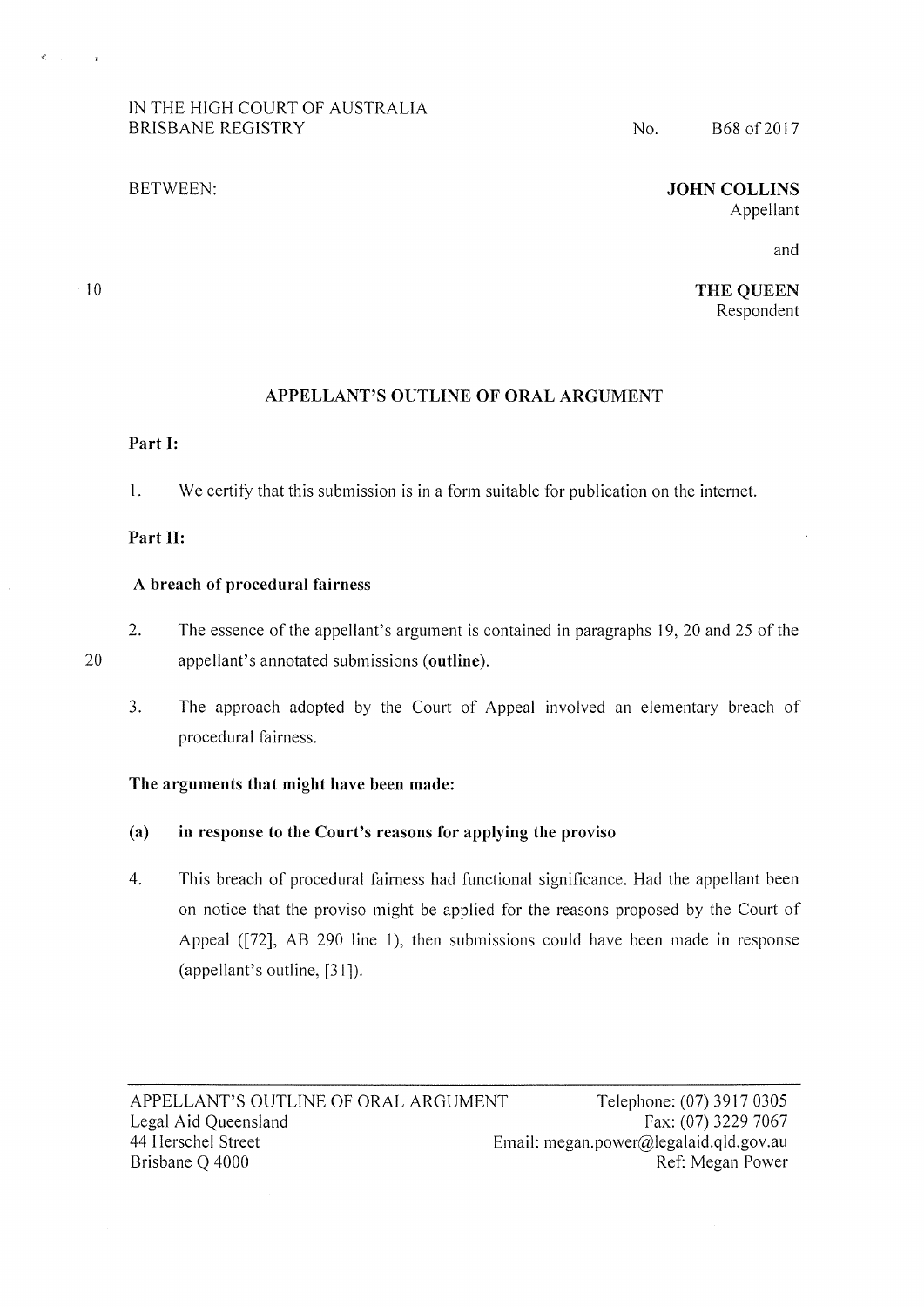- 5. Under this heading, the appellant has addressed submissions referable to the "other matter" identified by the Court of Appeal ([73], AB 290 line 19, appellant's outline  $[40]-[46]$ .
- 6. On reflection, this may not have been something upon which the Court was purporting to rely in applying the proviso. But if it was, it had no relevance to the function then being performed by the Court (appellant's outline, [41], [46]).
- 7. Clearly though the Court did, for the purpose of considering whether to apply the proviso, place reliance upon the "physical evidence" ([72], AB 290 line 12). However, as acknowledged by the Court  $([9]$ , AB 264 line 34), consent was the only issue. Also 10 acknowledged was the fact that the physical evidence did not go "to the proof or otherwise" of that issue ([72], AB 290 line 12). It ought not therefore to have been invoked as a reason for applying the proviso (appellant's outline, [34]- [37]).
	- 8. The Court also relied upon the fact that there was consistency in the complainant's account, both before the trial – in the form of preliminary complaint evidence ( $[72]$ , AB 290 line  $14$ ) – and during the trial ([72], AB 290 line 11). But no qualitative assessment of the preliminary complaint evidence could be made without arriving at a conclusion about Ms M's evidence. It had the capacity to affect any assessment of evidence about earlier complaints (appellant's outline, [39]). And assessment of both that evidence and the complainant's testimony in the trial could not adequately be performed by way of transcript perusal (appellant's outline, [33]).

#### **(b) as to the inapplicability of the proviso in the circumstances of this case**

9. The misdirection was of a kind that meant the proviso should not apply (appellant's outline, [27]). The nature of the trial meant that, realistically, the proviso could not apply (appellant's outline, [29], [30]).

#### **Disposition**

10. The limitations to the appellate process would still be there if the matter was remitted to the Court of Appeal. For that reason, the appeal should be allowed and a retrial ordered (appellant's outline, [47]).

d.

 $\overline{a}$ 

20